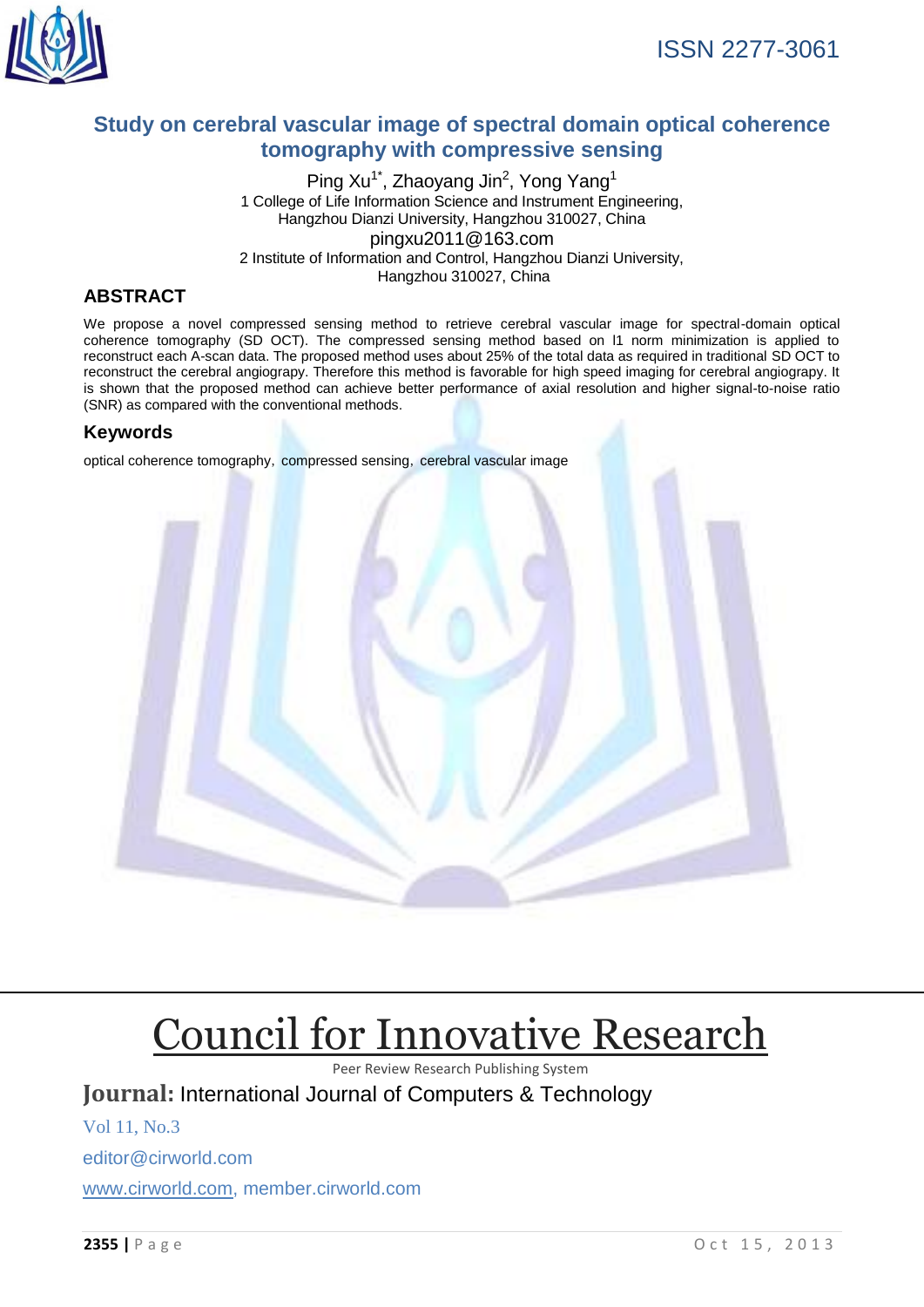

# **INTRODUCTION**

Optical coherence tomography (OCT) is a noninvasive optical imaging technology born in 1991[1]. Due to characteristics of non-invasive, high resolution (less than 10µm), fast imaging speed, no radiation damage and etc., OCT has become a research hotspot in the field of biological tissue imaging and is considered to be a promising nondestructive in vivo optical imaging tool. OCT has been used widely in modern medical diagnostics, such as eye disease, early diagnosis of tumors, early diagnosis of bone arthritis and .etc. In recent years, due to its better sensitivity and faster imaging speed compared to time domain OCT (TD OCT), spectral-domain OCT (SD OCT) has replaced conventional TD OCT in many medical applications[2].

Applications of SD OCT to cerebral blood flow imaging has become a new hotspot. Cerebrovascular disease is one of the main diseases of mortality and disability, which has always been among the top three disease resulting in human death. Cerebral blood flow information is an important index for the diagnosis of cerebral vascular diseases. High spatial resolution, on the order of micrometers, is necessary to distinguish micrometer-scale vessels (arterioles, venules, capillaries) and individual columns. The resolutions of PET and fMRI are too low to distinguish these components. Due to high spatial and time resolution, SD OCT provides a new technique for the detection of cerebral blood flow. However, the plaques, electromagnetic and scan noise of SD OCT system decreses the imaging quality, which causes cerebrovascular imaging fuzzy and background separation, and affects the detection of cerebral vascular distribution and brain blood flow.

Since 2006, compressed sensing(CS)[3,4] has become a new research hotspot because of its potential ability to significantly reduce the amount of data acquisition in the area of mathematics and signal processing. CS has been applied in medical imaging such magnetic resonance imaging (MRI)[5] and photo-acoustic tomography[6,7]. Until recent years, CS has been introduced in OCT reconstuction[8,9]. SD OCT uses a spectrometer and a linear array CCD to obtain the interferogram. However, to achieve a larger imaging depth with a given axial resolution, it requires more pixels in the array detector to capture the spectral interferogram, which not only limits the imaging speed but also significantly increases the data processing and storage burden[3].

In this thesis, the SD OCT system is established and applied to reconstruct cerebral vascular image for a rat. We propose a novel CS method to reconstruct cerebral vascular image. A random mask is generated for CS reconstruction, which enables random undersampling directly from an original interferogram to get a only a small fractional of points. The total amount of data to be transferred and processed can be dramatically reduced. And the signal-to-noise ratio of the CS reconstructed cerebral vascular image can also be improved. Therefore, the CS is favorable for high speed cerebral angiograpy imaging of SD OCT.

# **Method and Materials**

## **System Setup**

Figure 1 depicts the schematic diagram of the established SD OCT setup to reconstruct cerebral vascular image of a rat in vivo. We use a broadband superluminescent diode (SLD 371-HP, Superlum Diodes Ltd.) as light source that has a ~45 nm effective bandwidth centered at 835 nm. Maximum output power of the source is 12 mW. The light is coupled into the fiberbased Michelson interferometer via a broadband optical circulator (Thorlabs). In the reference arm, the light is delivered onto a stationary mirror. In the sample arm, the light is focused into the sample by an objective lens  $(f = 75 \text{ mm})$ with a focused spot of 15 μm. An X-Y galvanometer scanner (6215H, Cambridge Technology) is used to scan the probe beam transversely over the sample. Light returning from the sample and reference arms are recombined in the fiber coupler and the output interference signal is routed into a custom-built spectrometer via the optical circulator. The spectrometer consists of a 60mm focal length achromatic collimating lens (OZ Optics), a 1200 lines/mm transmission grating (Wasatch Photonics), and a 150-mm focal length achromatic focusing lens (Edmund Optics) that images the spectral interference onto a line-scan CCD camera (ATMEL AVIIVA SM2), with a maximum line scan rate of 29 kHz. The spectral resolution of the spectrometer with the camera (2048 pixels, with each pixel at 14µm×14µm in size and 12-bit in digital depth) is 0.0674 nm. The measured axial resolution is 6.8μm. The spectral data are transferred to a computer via a high-speed frame grabber board (PCIe-1430, National Instruments) for data processing.



**Fig. 1 Schematic of the spectral domain OCT system used to monitor rat's cerebral vascular image.**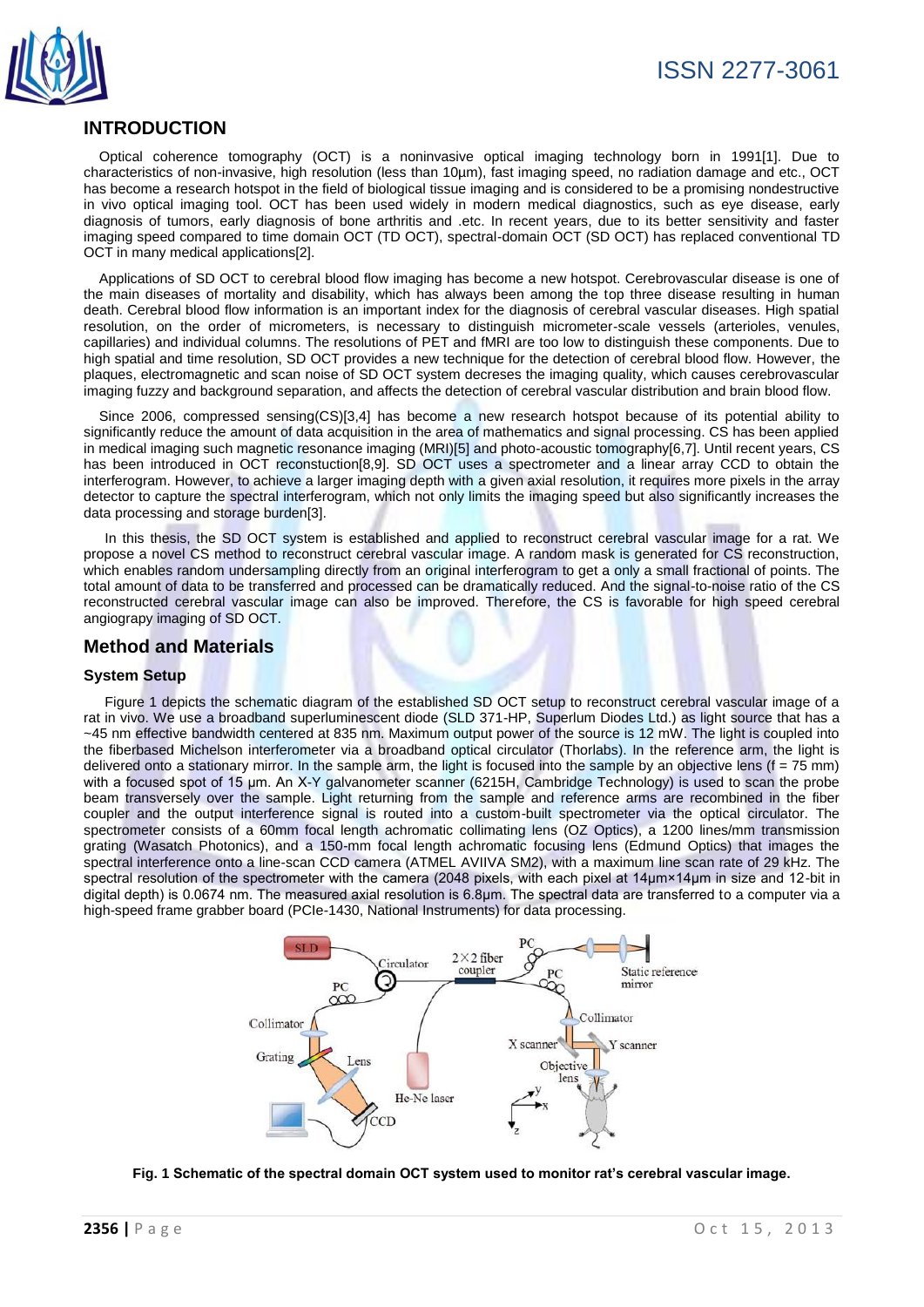

### *Animal Preparation*

An adult Sprague-Dawley rat weighing 250±20 g (from Zhejiang Animal Center) is anesthetized with an intraperitoneal injection of urethane (800 mg/kg). After a rat is anesthetized, a midline scalp incision is made and the parietal bone overlying the sensory cortex is thinned, leaving a thin translucent cranial plate covering an area of 3 mm×5 mm centered 2-mm caudally and 2-mm laterally to the bregma. After the animal operation, the rat is fixed in a stereotaxic apparatus, and the data for cerebral vascular image of pial arteries can be achieved in vivo.

#### *SD OCT CS Reconstruction*

The SD OCT CS reconstruction is realized by solving an optimization problem that minimizes the L1 norm of the transformed image:

minimize  
\n
$$
\begin{aligned}\n &\text{minimize} & a \|\Psi m\|_{1} + \beta T V(m) \\
&\text{s.t.} & \|F_{u}m - Mx\| < \varepsilon\n \end{aligned}
$$
\n(1)

Where  $\Psi$  is a wavelet transform used to calculate the wavelet sparsity, TV is the total-variation norm used to calculate

the finite-difference sparsity, the values of  $^a$  and  $^{\beta}$  provides the relative weighting of the wavelet sparsity and finite-

difference sparsity, respectively, m is the reconstructed image,  $Mx$  is the measured k-space data,  $F_u$  is the undersampled Fourier transform, and  $\epsilon$  is the threshold parameter used to control the fidelity of the reconstruction relative to the measured k-space data. Minimize both the L1 norm in wavelet domain and the TV norm in total variation domain can promote the sparsity and realize a nonlinear edge-preserving denoising. The constraint

$$
\left\|F_{\mathcal{U}}m \cdot Mx\right\| < \varepsilon \text{ enforces the data consistency.}
$$

The constrained convex optimization problem in Eq. (1) was solved by considering its unconstrained form described as follows:

$$
m\text{inimize} \qquad a\|\psi m\|_1 + \beta T V(m) + \|F_u m - Mx\| \tag{2}
$$

The nonlinear conjugate gradient and backtracking line-search method was applied to solve the unconstrained problem as described in Eq. (2). In our experiment, we use 2D wavelet transform to calculate the wavelet sparsity.

The input interferograms of SD OCT are random subsampled by a mask. For each interferogram, the maximum and minimum data points are firstly selected during each period, and then undersampled at a certain rate in a random manner to further reduces the required data. Fig.2 gives the interferogram of the 100th x-axis and the red point is the samples(512 points). This undersampled points of each x-axis are then linear interpolated, and all interpolated points are finally introduced into the CS reconstruction. The variable density random sampling with undersampling rate of 0.8, which samples less where the spectral intensity of interferogram is small and samples more where the spectral intensity is large, is used to select points to further reduce the required data amout to about 25 percents.



**Fig. 2 interferogram of the 100th x-axis and k-linear sampling points**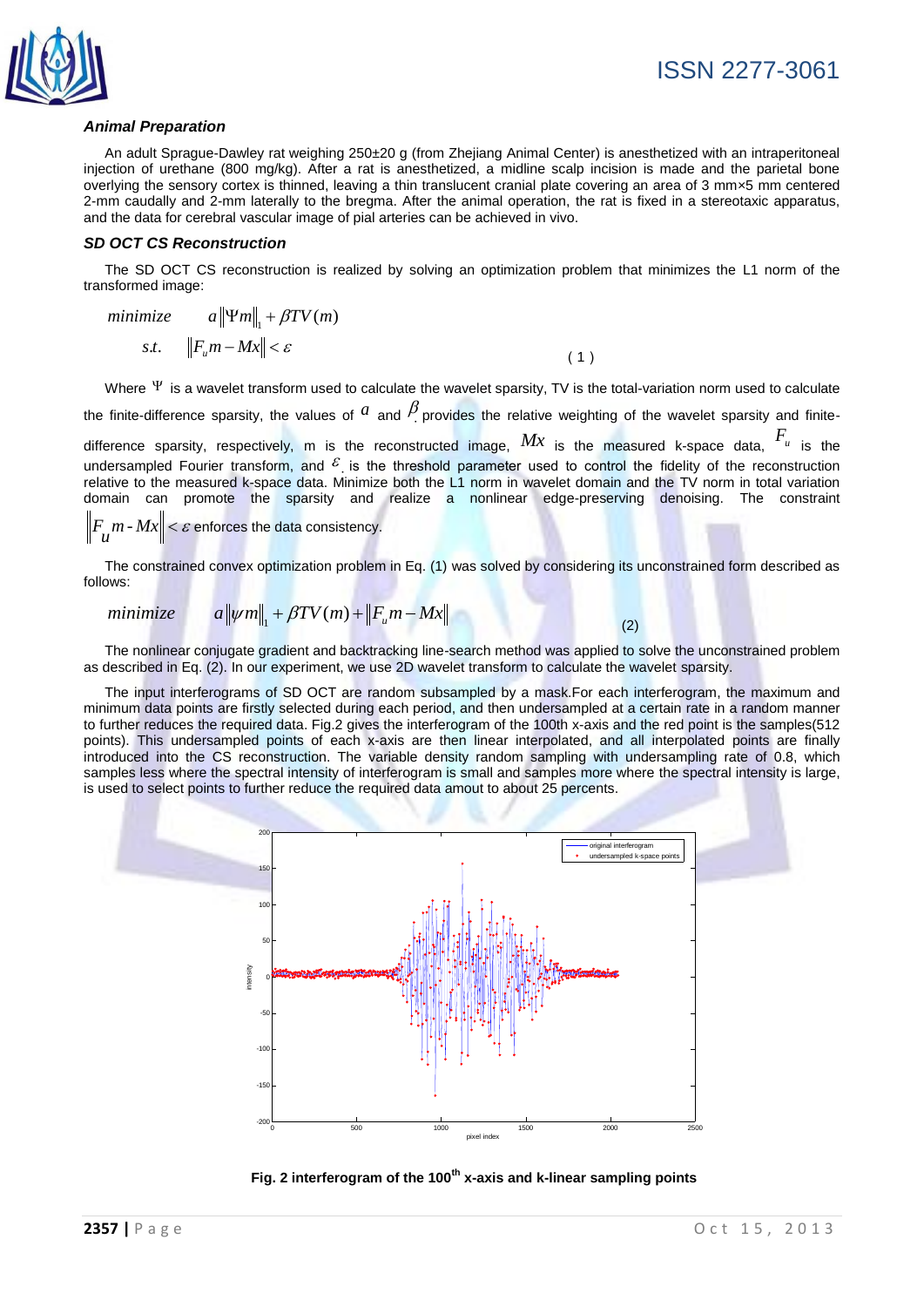

# **Experimental results**

Fig3 shows the structural image of cerebral vascular image with different methods. Fig3.(a) is the original reconstructed image without interpolation. Fig3.(b) shows the reconstructed image with interpolation. Fig3.(c) gives the

resultant image using the proposed CS method. The parameters of  $^a$  and  $^{\beta}$  are 0.005 and 0.002 respectively. It is clearly that the axial resolution of the structural image of cerebral vascular image is greatly improved over the original method without interpolation using the proposed CS method. Because the noises of the background of the image are suppressed by the the proposed CS method, the SNR advantage of can be cleatly observed compared to the orignal method without and with interpolation. It is worth mentioning that the the proposed CS method does not show undersampling coherent alising. Fig4 shows another OCT structural images of cerebral vascular image with different methods, which gives similar results. The above results show that the proposed compressed sensing method can achieve high resolution and high SNR structural image of cerebral vascular image with a small amount of data.



**proposed CS method.**

**(a) original method without interlation (b) original method with interlation (c) the reconstructed image of the** 

**Fig3. shows another OCT structural images of cerebral vascular image with different methods.**



#### **(a) original method without interlation (b) original method with interlation (c) the reconstructed image of the proposed method.**

**Fig4. shows another OCT structural images of cerebral vascular image with different methods.**

## **Conclusion**

In conclusion, a novel compressed sensing method is developed to reconstruct the structural OCT images of cerebral vascular image. It is shown that the proposed CS method can achieve the even better performance of resolution than the interpolation with about 25% of the total data and higher SNR, which is favorable for high speed imaging of cerebral vascular image both SD OCT and SS-OCT.

## **ACKNOWLEDGMENTS**

This research was sponsored by the National Science Foundation of China (NSFC), grants 61205200 and 61372024, and Zhejiang Provincial Natural Science Foundation of China(ZJNSF), grants LY12F01005 and LY12F03003.

## **REFERENCES**

- [1] D. Huang, E.A. Swanson, C.P. Lin, J.S. Schuman, W.G. Stinson, W. Chang, M.R. Hee, T. Flotte, K. Gregory, C.A. Puliafito, J.G. Fujimoto, "optical coherence tomography", Science, 254 (1991) 1178.
- [2] P.E. Andersen, L. Thrane, H.T. Yura, A. Tycho, T.M. Jørgensen, M.H. Frosz, ["Advanced modelling of optical coherence](http://iopscience.iop.org/0031-9155/49/7/017)  [tomography systemsP](http://iopscience.iop.org/0031-9155/49/7/017)hys", Med. Biol. 49 (2004) 1307.
- [3] E. J. Cand`es, J. K. Romberg, and T. Tao, "Stable signal recovery from incomplete and inaccurate measurements", Communications on Pure and Applied Mathematics, 59, 1207 (2006).
- [4] D. L. Donoho, "Compressed sensing" , IEEE Transactions on Information Theory, 52, 1289–1306 (2006).